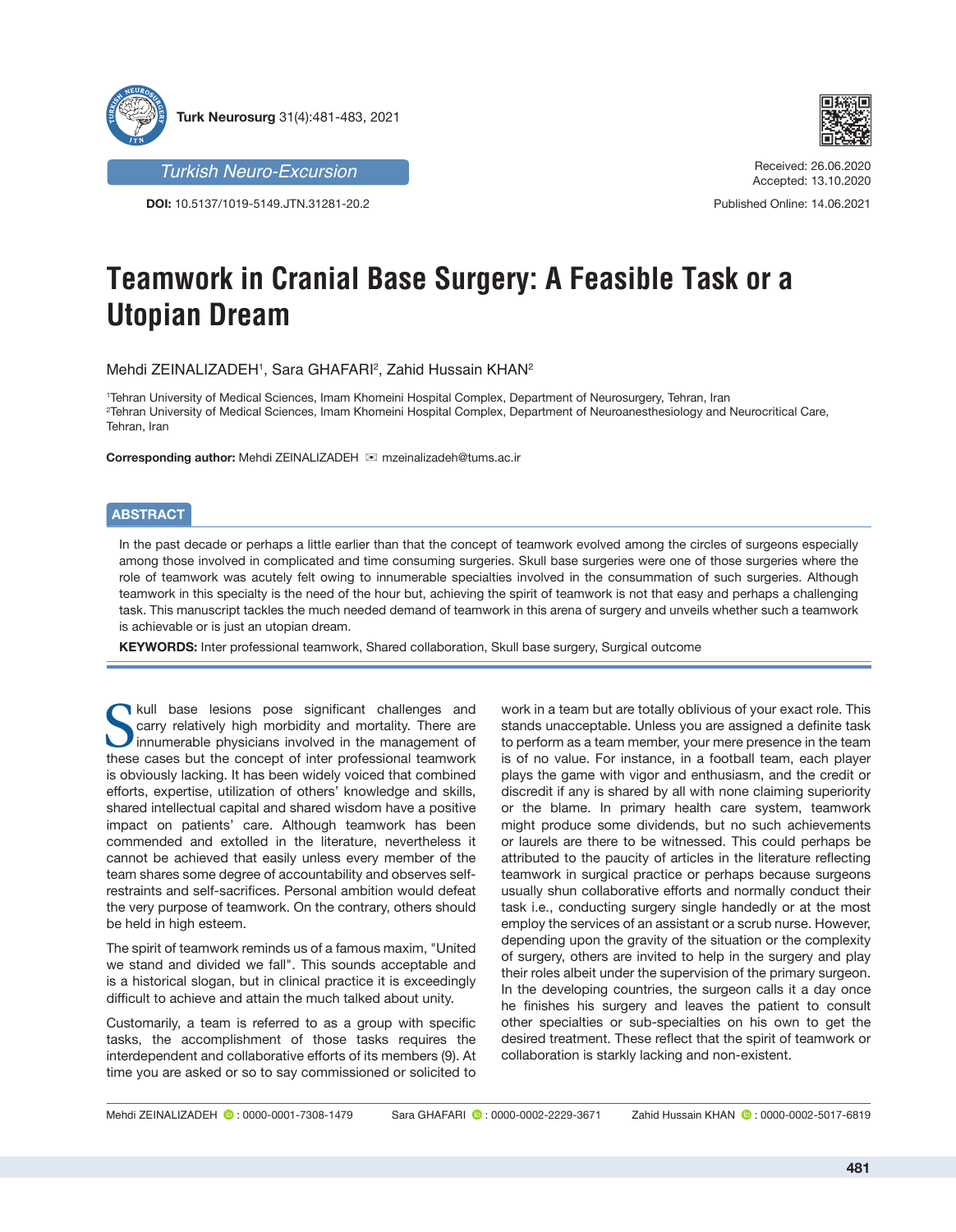Team, according to professional's voices, is the result of active, ongoing efforts (8). Health professionals perhaps intuitively know to work together, but this does not hold true as far as surgical disciplines are concerned. In surgical practice, someone has to shoulder the responsibilities of a captain to ascertain that the ship reaches the shore safely. The role of the captain means responsibility and accountability and should be shared with others, otherwise your role as a captain becomes symbolic or to be more exact, you simply serve as a lame duck and thus any untoward scenario or happening can occur and can be expected. By this, we do not want to conclude that others in the team should serve as free lancers with no responsibility what so ever. By every stretch of imagination, everybody has some degree of responsibility and for that matter stands accountable for his input but essentially the reigns are with the leader of the team. Thus it is indispensable that the leader is identified (2), because lack of leadership is associated with poor quality teamwork (1). In the army, the brigade commander certifies that he has the full and overwhelming support of the infantry, armored core and reconnaissance logistics before the attacks he enemy. Lack of support if not apprehended well ahead of time can end up in a defeat.

But leadership does not mean that you ask your colleague who is as qualified as you are to hold the retractor for you or else ask him to irrigate the surgical field for you or suction the blood that wells in the field from time to time. If you entertain such type of arrangement in the deeper recesses of your brain to be "teamwork", you are certainly mistaken and it is unfair according to all ethical standards of teamwork. Moreover, if your colleague whom you have invited to assist you does the major part of the surgery, and in the end you compensate him far less than the actual role he has played, you are undoubtedly brazenly violating the existing norms and codes and thus trampling the spirit of teamwork.

In a teamwork, the work of each member should be respected. Professional boundaries should not be a hindrance for a closer working relationship. The nurses should feel free to voice their concern pertaining to the patient undergoing surgery. On the contrary any hesitancy to voice concern would lead to dissatisfaction and defeat the very purpose of a teamwork in surgery. We believe collaboration with the nurses is highly rewarding and this reward can be felt in the form of the best patient care which is what we all endeavor to achieve.

The fact that no team member should dominate the team was seen as highly significant in the smooth running and egalitarian, cooperative, supportive nature of the team (6). In the same vein, highlighting the importance of professional adulthood, Laidler emphasizes that if this essential prerequisite is not achieved (4), it would be detrimental to the spirit of teamwork and would prove to the detriment of patient care.

Results point out that effective teamwork is not a simple undertaking. Simple contact i.e., just working with others is not enough to build an effective team (8). Perhaps there are many other important things involved which have neither been unveiled nor touched so far. Appreciation of other's roles or giving respect to others for their work which of course is their due and which they rightly deserve may perhaps not be enough. On the contrary, it might show that you enjoy your hierarchical position being placed at the top and proudly award the labor put by others. Again, unjust monetary gains and differential payments could discourage physicians to be part of a teamwork. Similarly, some surgeons feel that working in a teamwork means being hired up for meagre salaries which they shun inwardly. There is also a feeling among surgeons that they can conduct such surgeries all by themselves and thus instead of entangling themselves in teamwork prefer to stay aloof from it or abstain from such collaborations. There got to be some strong incentives to work in a team. You cannot achieve everything in a hop, step and jump fashion.

Skull base patients receive care from multiple specialists but surprisingly literature about the impact of teamwork is lacking (5). Although it has been stated that there is paucity of literature about this burgeoning aspect of teamwork in the annals of contemporary skull base surgery, nevertheless, the root cause of such a lack of collaboration has not been dilated upon so far.

A retrospective 12 year analysis showed that there is a significant increase in survival for patients managed through multidisciplinary team meetings, and the multimodality therapy treatment options approved by the team were the cause of the reduced risk of death (3). Nevertheless, prospective randomized controlled trials are needed to establish the impact of teamwork in the newly, evolving field of endoscopic endonasal skull base surgeries. Of course, the future involves the use of robotic surgery giving a three dimensional visualization and two-hand surgery through small incisions and opening (7).

In conclusion, what would happen to teamwork once robotic surgery is fully introduced in such types of surgeries is yet to be seen. Nevertheless, it is highly important that the purpose for convening a team is outlined. Once this preliminary is done, objectives can be thrashed out and goals agreed upon and shared.

It seems that the one-man show should be shunned altogether in complex surgeries such as skull base surgeries, and an effort made that surgeons solicited to work in the team coupled with the relentless efforts and care of the neuro-anesthesiologist, the anesthesia technician and the eminent role of the scrub nurse and others are fully appreciated and commended by the captain of the team so as to make sure that the ship does not face the tragic end of the Titanic.

## █ **REFERENCES**

- 1. Expert Advisory Group on Cancer. A policy framework for commissioning cancer services – the Calman–Hine Report. A Report by the Expert Advisory Group on Cancer to the Chief Medical Officers of England and Wales. London, UK: Department of Health; 1995. Available at: [https://wiki.cancer.](https://wiki.cancer.org.au/australia/Citation: Expert Advisory Group on Cancer, 1995) [org.au/australia/Citation: Expert Advisory Group on Cancer,](https://wiki.cancer.org.au/australia/Citation: Expert Advisory Group on Cancer, 1995)  [1995](https://wiki.cancer.org.au/australia/Citation: Expert Advisory Group on Cancer, 1995).
- 2. Field R, West M: Teamwork in primary health care 2: Perspectives from practices. J Interprof Care 59:123-130, 1995